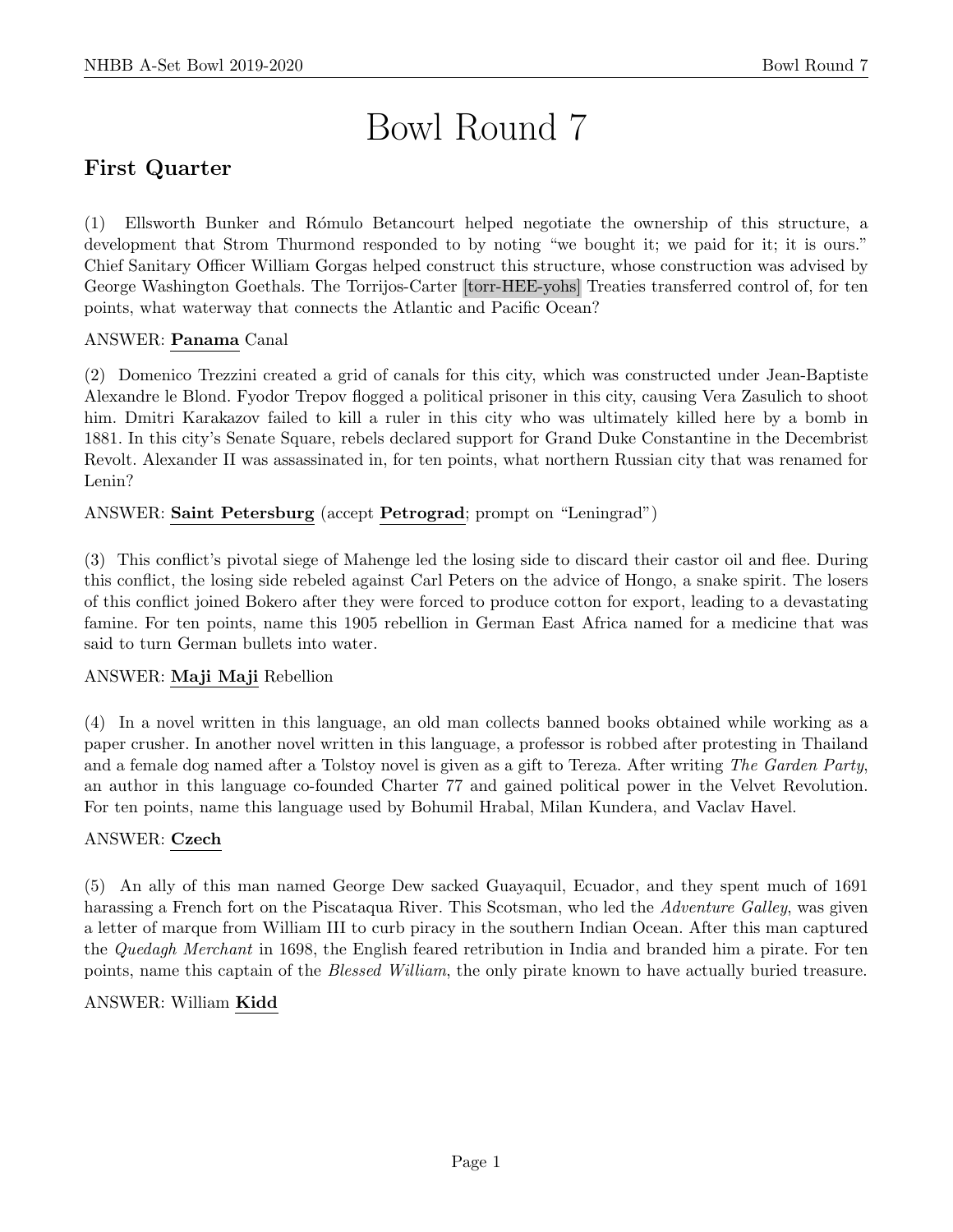(6) A leader of this number became the final emperor of the Angelos dynasty and co-ruled during the second reign of his father, Isaac II Angelos. Lysippos may have sculpted a work consisting of this many bronze horses that were looted by Venetians and installed at the Basilica of Saint Mark; the Venetians acquired those horses during the 1204 sack of Constantinople, which ended the crusade of this number. For ten points, give this number of the crusade that was led by Enrico Dandolo.

ANSWER: four (accept Alexios IV Angelos; accept 4 bronze horses of Saint Mark; accept 4th Crusade)

(7) After this man had his works rejected from the Exposition Universalle, he opened the makeshift "Pavilion of Realism" to display several paintings, including The Artist's Studio and a massive canvas depicting a funeral in his hometown. During the firebombing of Dresden in World War II, a work by this man depicting two men breaking rocks was destroyed. For ten points, name this French artist of Burial at Ornans and The Stone Breakers.

### ANSWER: Gustave Courbet

(8) This man believed he had killed Bernard "Lotsapoppa" Crowe after he saw a news report about a dead Black Panther. This resident of the Spahn Movie Ranch was taught the guitar by Alvin "Creepy" Karpis, and he sent Bobby Beausoleil to kill music teacher Gary Hinman. Lynette "Squeaky" Fromme, a failed assassin of Gerald Ford, was a follower of this man, whose other followers carried out the Tate-LaBianca murders. The term "Helter Skelter" was used for an impending race war by, for ten points, what serial killer who led a cult in California in the 1960s?

ANSWER: Charles Milles Manson Maddox

(9) A composer from this country called for instruments like deer hooves and butterfly cocoons in his Sinfonia India. The conductor Gustavo Dudamel popularized a piece by a composer from this country called Danzon Number 2. Another composer from this country took Aaron Copland to a dance hall in this country's capital. Instruments like the vihuela and guitarron are prominent in musical ensembles in, for ten points, what home country of Carlos Chavez, the birthplace of mariachi music?

### ANSWER: Mexico (or the United Mexican States)

(10) One side was enticed to initiate this battle after intercepting secret messages aboard the ship Automedon. During this battle, the Alexandra Hospital massacre was perpetrated after one side broke through a defense line that allegedly contained coastal guns facing the wrong way. After Arthur Percival's much larger army was forced to surrender at this battle, Winston Churchill decried it as "the worst disaster" in British military history. For ten points, name this World War II battle for a city south of the Malay Peninsula.

### ANSWER: Battle of Singapore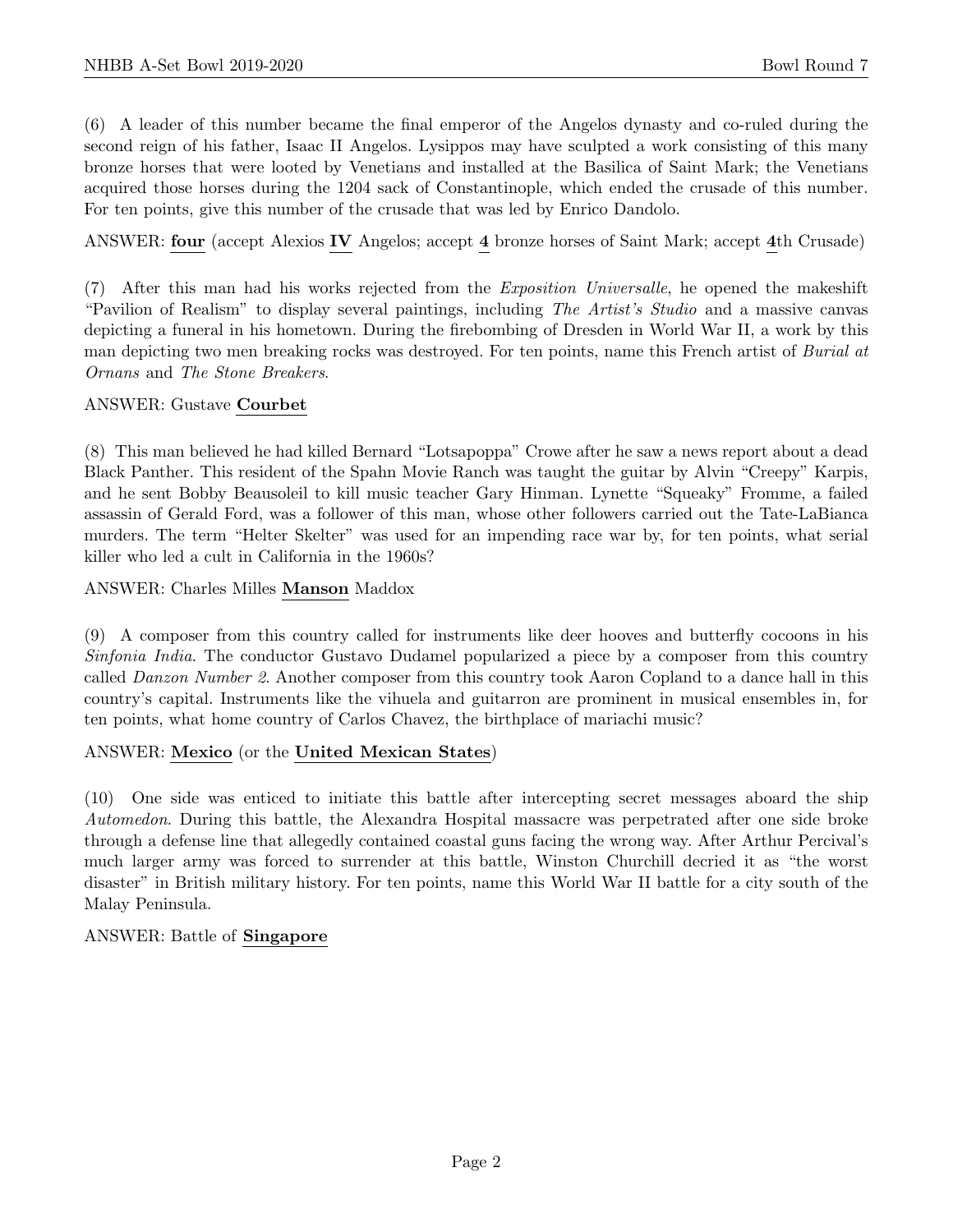# Second Quarter

(1) After this king's predecessor requested that Pope Clement XI denounce Jansenism, this king's advisor Cardinal Fleury persecuted the Jansenists. This king backed his father-in-law, Stanislaw I, in the War of the Polish Succession. The Pontcallec and Cellamare conspiracies targeted the regent for this ruler, Philippe II of Orleans. This king's chief mistress was Madame de Pompadour, and he ceded French Canada in the Treaty of Paris. For ten points, name this king whose successor was executed during the French Revolution.

### ANSWER: Louis XV [15]

BONUS: Louis XV fired the Duke of Choiseul after a near-war over these islands, which were the subject of an unrelated war that caused the downfall of Leopoldo Galtieri.

### ANSWER: Falkland Islands

(2) In this country, Alberto Nisman was killed for investigating the 1994 bombing of a Jewish Community Center. Riots against hyperinflation in this country erupted during the presidency of Raul Alfonsin. The 1973 Ezeiza Massacre was perpetrated against the Montoneros in this country. A "Rainbow Tour" of Europe was undertaken by actress Eva Duarte, this country's First Lady from 1946 to 1952. For ten points, name this country where Juan Peron ruled from Buenos Aires.

### ANSWER: Argentina (or Argentine Republic)

BONUS: The Ezeiza Massacre took place at one of these facilities in Buenos Aires.

ANSWER: airport (The perpetrators and victims were gathered to welcome Juan Peron back from exile.)

(3) Cicero's Hortensius inspired this thinker, whose main theological work defines human history in terms of a conflict between the Earthly City and the title location. In an autobiographical work, this man remembered stealing pears and throwing them to pigs, as well as the death of his mother, Monica, who converted him to Christianity. This man died during the Vandal siege of Hippo in 430 AD. For ten points, name this Neoplatonic Christian philosopher, the author of City of God and Confessions.

ANSWER: Saint Augustine of Hippo (accept Saint Austin)

BONUS: Before he converted to Christianity, Saint Augustine was a follower of this Gnostic religion that was founded in Persia in the third century AD.

### ANSWER: Manichaeism (accept word forms such as Manichaean)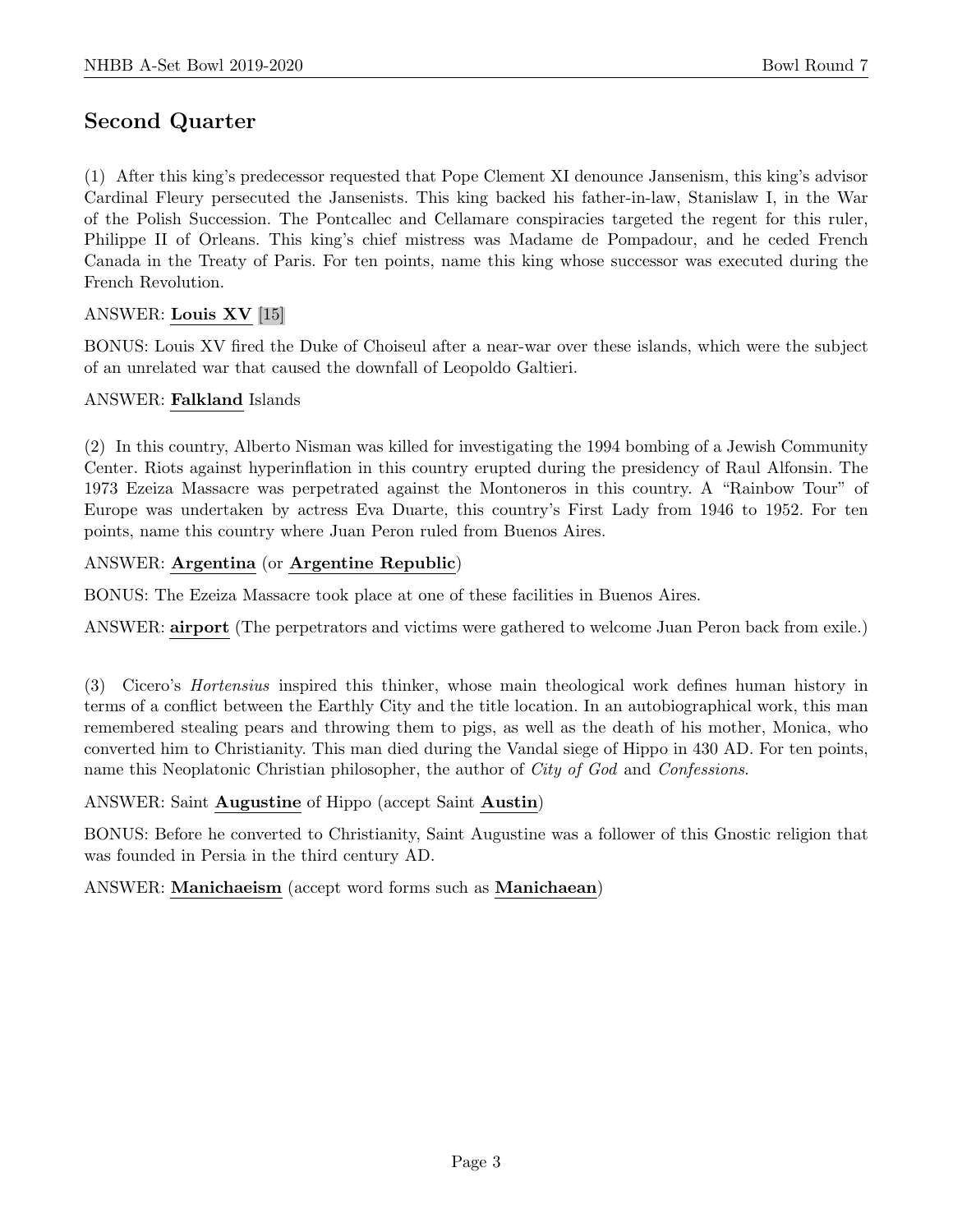(4) Rick Kahn delivered a partisan eulogy for a politician from this state who died in a plane crash days before an election against Norm Coleman. That politician, Paul Wellstone, was replaced on this state's Senate ballot in 2000 by a man who had earlier criticized Gary Hart during a presidential primary with the slogan "where's the beef?" This state and Washington, DC were the only electoral votes carried by this state's native son in 1984. For ten points, name this home state of Walter Mondale.

### ANSWER: Minnesota

BONUS: This New York representative ran on the Democratic ticket with Mondale in the 1984 election.

### ANSWER: Geraldine Ferraro

(5) This battle may have featured a "paratrooper putsch" in which Pierre Langlais seized command. Charles Piroth killed himself with a grenade after his artillery failed to hit targets in the hills in this battle. Outposts named Gabrielle and Beatrice were overrun during this battle, leading the losers to sign the 1954 Geneva Accords and leave Indochina. For ten points, name this battle in which Viet Minh forces ousted the French from Vietnam.

### ANSWER: Battle of Dien Bien Phu

BONUS: This Vietnamese general surrounded the French at Dien Bien Phu and led the successful siege.

ANSWER: Võ Nguyên Giáp

(6) Samuel Nicholas is often considered the first leader of these people. In 1805, Presley O'Bannon received a Mameluke sword, which these people continue to ceremonially wear; O'Bannon led these people at the Battle of Derna, the first American battle on foreign soil. The service of these troops in the Barbary Wars inspired the line "to the shores of Tripoli" in their namesake hymn. A 1798 to 1800 conflict with France contributed to the creation of the US Navy and, for ten points, what other branch of the Armed Forces that carries out amphibious operations?

### ANSWER: US Marine Corps

BONUS: Samuel Nicholas led 200 Marines in the 1776 Battle of Nassau to recapture supplies that this British governor of Virginia had evacuated to the Bahamas. In 1775, this man offered freedom to any slaves willing to fight on the British side.

ANSWER: John Murray, 4th Earl of Dunmore (accept Lord Dunmore)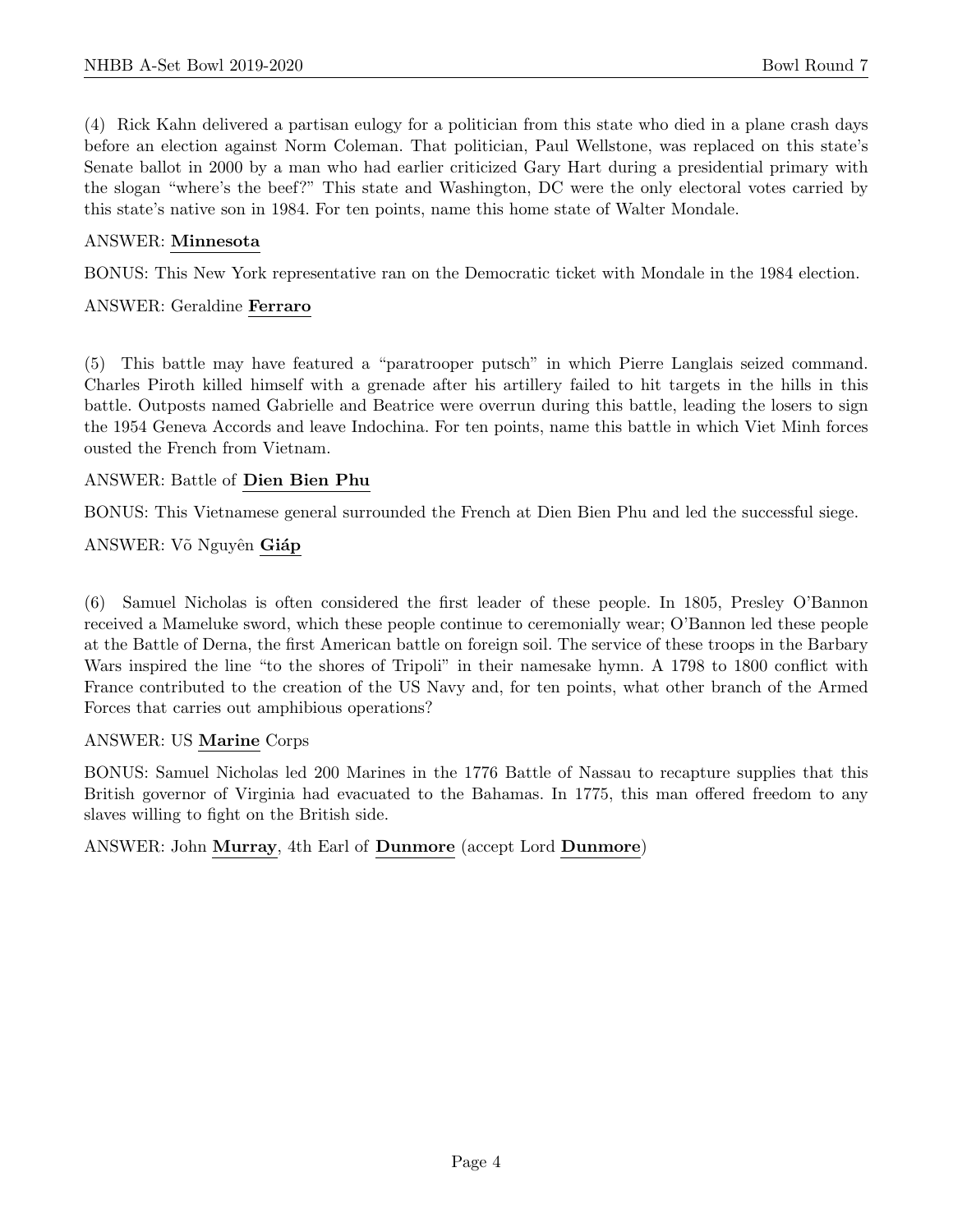(7) Leo Strauss argued that this man was the first modern thinker in his Thoughts on this philosopher. An essay by Frederick the Great rebuts this philosopher, who praised Cesare Borgia as the ideal ruler. This philosopher's major work of political philosophy was dedicated to his patron, Lorenzo de Medici, and argued that it is better to be feared than loved. For ten points, name this Italian renaissance philosopher who wrote The Prince.

### ANSWER: Niccolo Machiavelli

BONUS: Machiavelli also wrote a series of *Discourses on* this Roman historian, who wrote the now mostly lost Ab Urbe Condita.

### ANSWER: Titus Livius (or Livy)

(8) Randolph Hearst and the DuPont family may have conspired to pass a tax on this product that was overturned in Leahy v. U.S.. The LaGuardia Committee studied this product's effect on juvenile delinquency. The MORE Act, which passed the House Judiciary Committee in 2019, authorizes expungement of past convictions for this product. Colorado and Washington were the first states to legalize the recreational use of, for ten points, what drug whose psychoactive properties are derived from THC and which is the subject of the propaganda film Reefer Madness?

ANSWER: marijuana (accept cannabis; accept colloquial terms such as pot, weed, etc.)

BONUS: In 2019, Illinois became the eleventh state to legalize recreational marijuana, completing a campaign promise by this man who succeeded Bruce Rauner as governor in 2018.

ANSWER: Jay Robert "JB" Pritzker

### Third Quarter

The categories are . . .

- 1. Ohio Politicians
- 2. The British Raj
- 3. The Three Kingdoms Period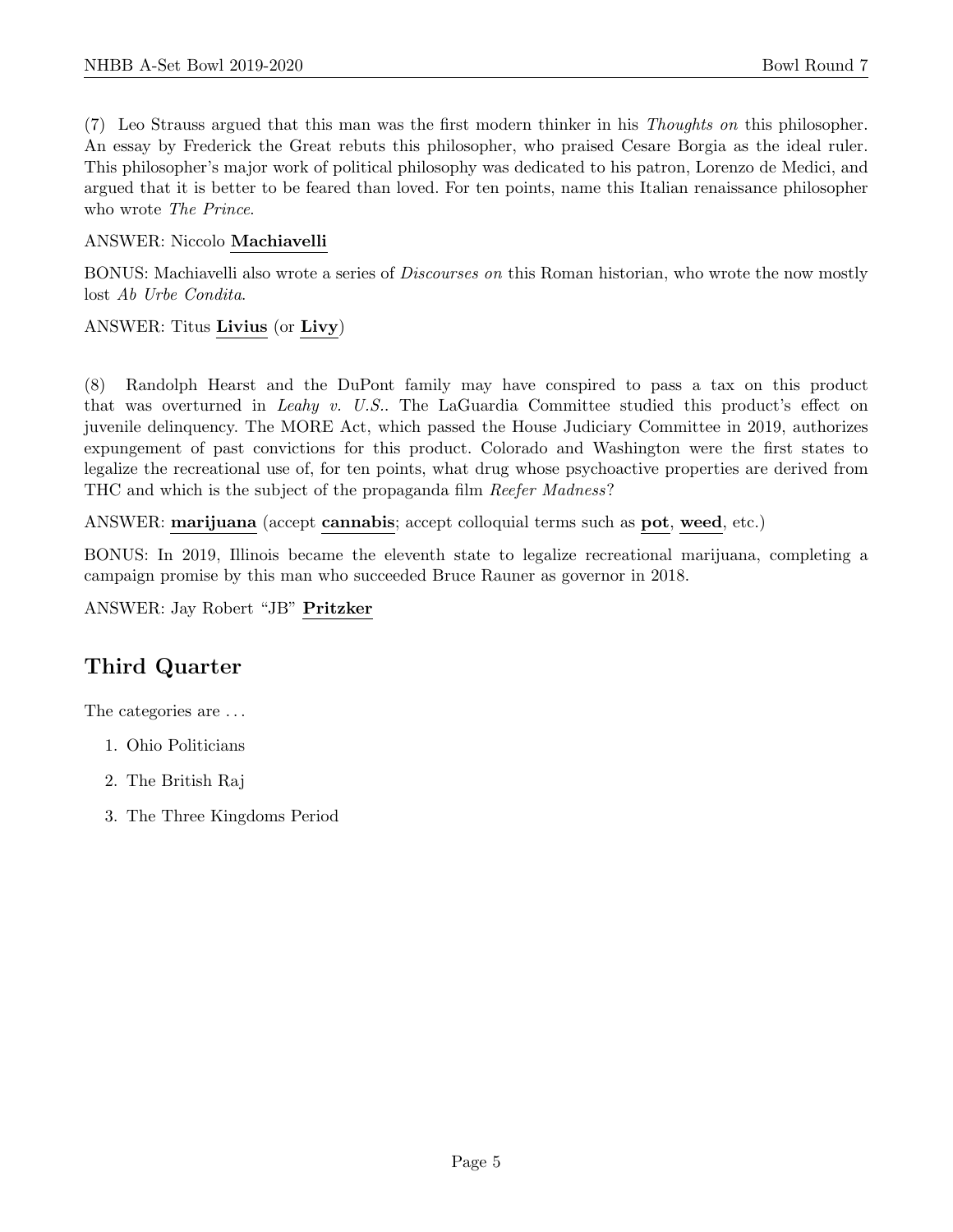Ohio Politicians

Name the politician from Ohio who...

(1) Died 31 days after giving his presidential inauguration address in 1841.

ANSWER: William Henry Harrison (prompt on Harrison)

(2) Was assassinated in 1881 by Charles Guiteau.

ANSWER: James Garfield

(3) Served in the Senate after flying in space as a member of the Mercury Seven.

ANSWER: John Glenn

(4) Authored an 1890 Antitrust Act and was the brother of William Tecumseh.

ANSWER: John Sherman (prompt on Sherman)

(5) Served as Treasury Secretary and Chief Justice in the 1860s.

ANSWER: Salmon Chase

(6) Co-sponsored a 1947 anti-union act with Fred Hartley.

ANSWER: Robert Taft, Sr. (prompt on Taft)

(7) Managed William McKinley's presidential campaigns and served in the Senate from 1897 to 1904.

### ANSWER: Mark Hanna

(8) Sponsored a 1900 act that created a popular government in Puerto Rico, whose residents became American citizens.

ANSWER: Joseph Foraker (accept Foraker Act)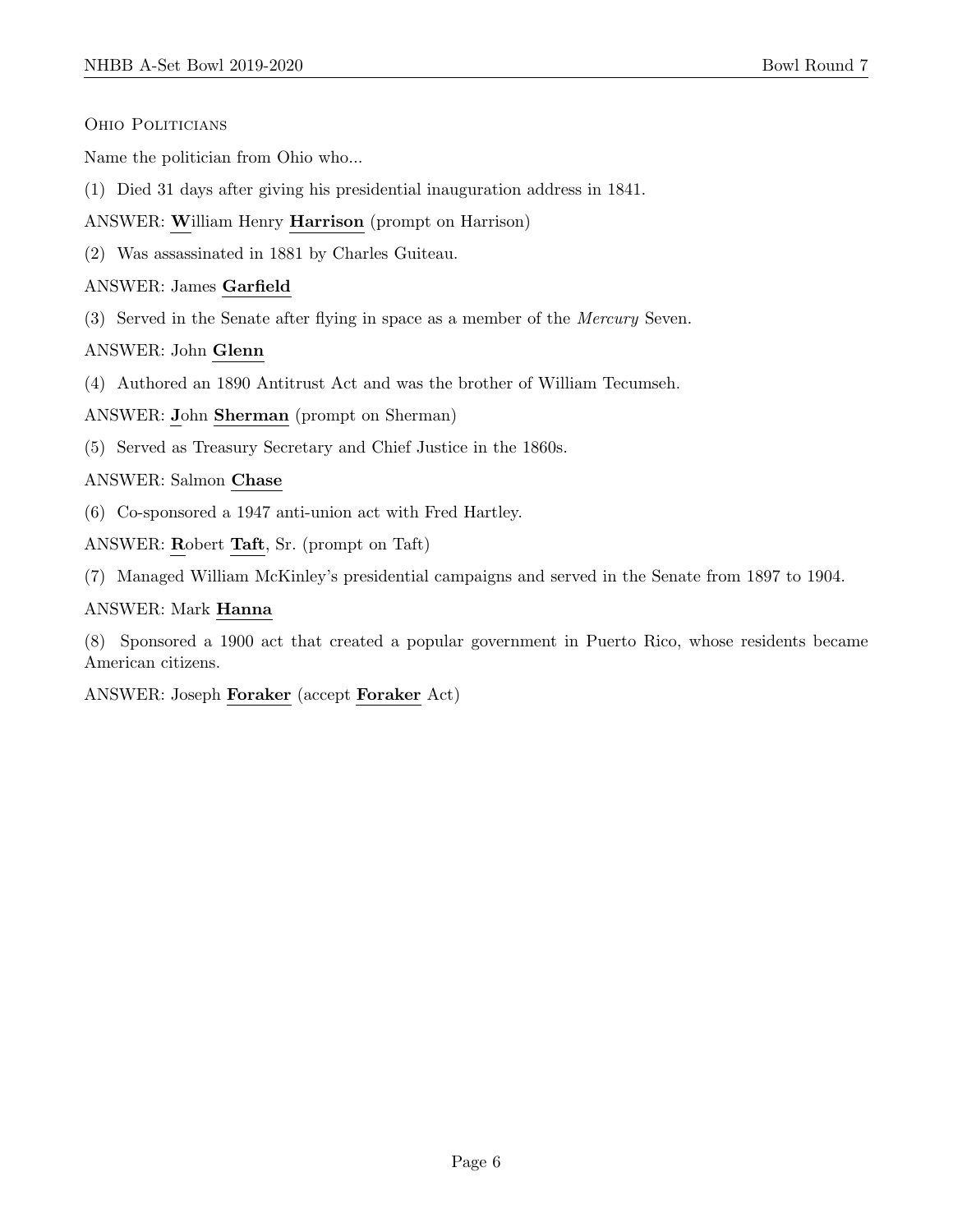THE BRITISH RAJ

Name the...

(1) British Queen who was proclaimed Empress of India in 1876.

### ANSWER: Queen Victoria

(2) Year in which the Raj ended with the partition of Pakistan and India.

### ANSWER: 1947 (prompt on "47")

(3) Nonviolent leader who opposed a partition along religious lines and was assassinated by Nathruam Godse.

### ANSWER: Mohandas Gandhi (or Mahatma Gandhi; prompt on Gandhi)

(4) 1857 mutiny of Indian infantrymen that ended British East India Company control of India.

ANSWER: Sepoy Mutiny (or Sepoy Rebellion, etc.; prompt on generic-sounding answers like "Great Rebellion" or "Indian Mutiny")

(5) Term for the over 500 vassal states that existed in India by the time the Raj ended.

ANSWER: princely states (accept native states; accept feudatory states)

(6) Last Viceroy of India; he was assassinated by the Provisional IRA in 1979.

ANSWER: Louis (Francis Albert Victor Nicholas George) Mountbatten, 1st Earl Mountbatten of Burma

(7) 1916 power sharing agreement between the Muslim League and Indian National Congress, signed in Uttar Pradesh.

### ANSWER: Lucknow Pact

(8) Viceroy of India from 1916 to 1921 who worked with Edwin Samuel Montagu on constitutional reforms; he was in charge during the Amritsar Massacre.

ANSWER: Lord Chelmsford (or Viscount Chelmsford; accept Frederick John Napier Thesiger)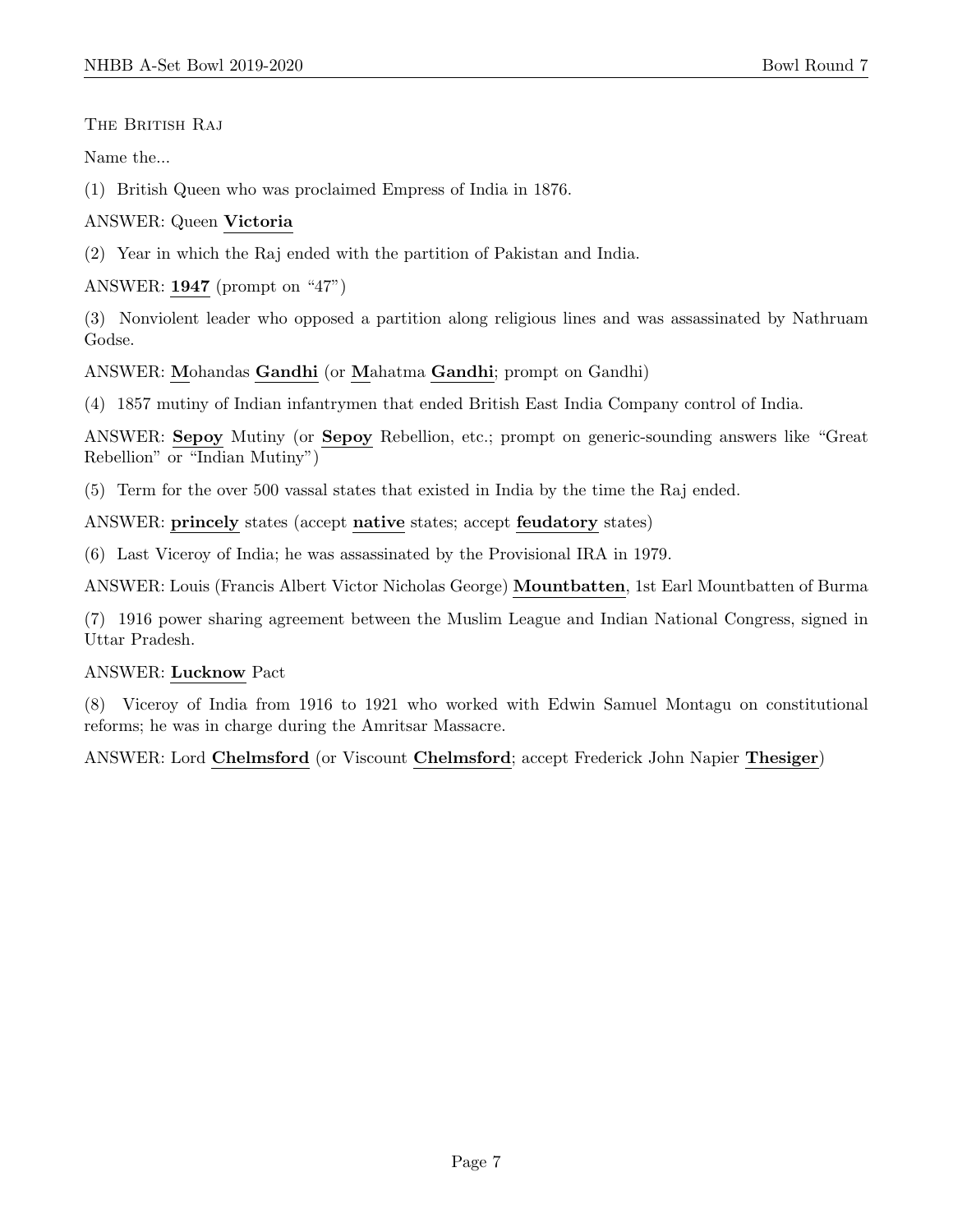### The Three Kingdoms Period

Name the...

(1) Country that was divided during the Three Kingdoms Period.

### ANSWER: China (accept Zhongguo)

(2) Dynasty whose collapse in 220 AD gave way to the period.

### ANSWER: Han Dynasty

(3) 184 AD rebellion, started by Zhang Jiao, that hastened the downfall of that dynasty.

### ANSWER: Yellow Turban Rebellion (accept Yellow Scarves Rebellion; accept Huangjin zhi luan)

(4) Family that ruled the state of Wu and claimed descent from the author of the Art of War.

### ANSWER: Sun

(5) Dynasty, founded by Sima Yan, that ended the period by conquering Eastern Wu.

### ANSWER: Jin dynasty

(6) 208 AD naval battle, a defeat for Wei, that laid the groundwork for the later establishment of the Kingdom of Shu.

ANSWER: Battle of Red Cliffs (accept Battle of Chibi)

(7) Shu minister and renowned strategist who formed a rivalry with Sima Yi; he died at the Battle of Wuzhang Plains.

### ANSWER: Zhuge Liang (accept Kongming)

(8) Warlord who seized control of Luoyang in 189 AD, was the target of a coalition a year later, and was assassinated by Lü Bu.

### ANSWER: Dong Zhuo (accept Zhongying)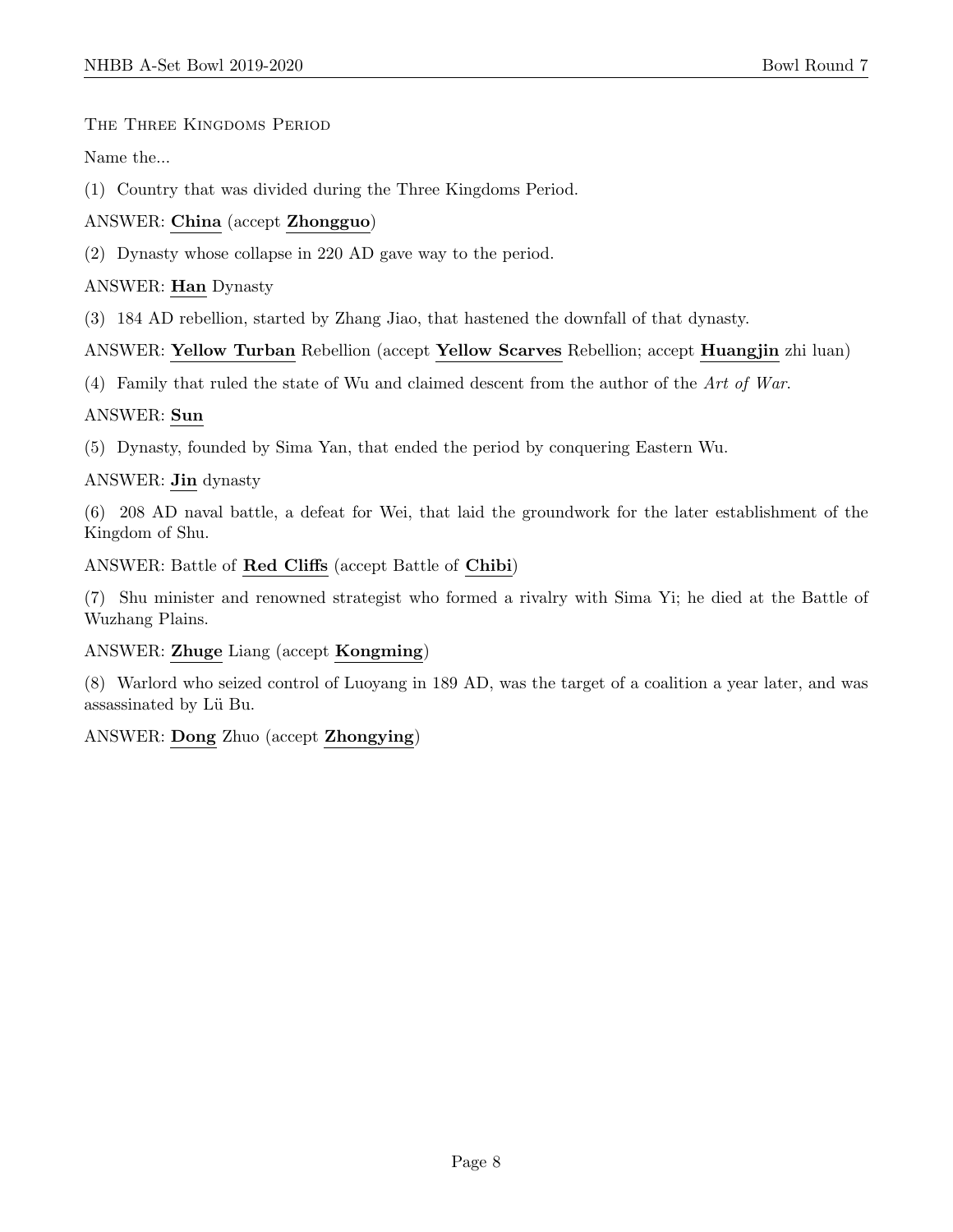# Fourth Quarter

(1) Insane lumberjack Daniel M'Naghten sought to kill this man, but shot his secretary, Edward Drummond, instead. As Prime Minister, this man issued the Tamworth Manifesto, which laid the groundwork for the modern  $(+)$  Conservative Party. This man's refusal to succeed Lord Melbourne caused the Bedchamber Crisis. This man established the (\*) Metropolitan Police in London and inspired their nickname of "bobbies." For ten points, name this 19th century British Prime Minister who repealed the Corn Laws.

ANSWER: Sir Robert Peel

(2) This author of the memoir *Standing Firm* was one of several Congressmen to decline Leo Ryan's fateful invitation to investigate Jonestown. This man attacked a "poverty of values" in a reference to TV character Murphy  $(+)$  Brown during a speech about the Rodney King riots. Lloyd Bentsen attacked this man as "no (\*) Jack Kennedy" in a vice presidential debate, and during the 1992 campaign, he was ridiculed for his misspelling of the word "potato." For ten points, name this Indiana native who served as Vice President for George H.W. Bush.

ANSWER: James Danforth "Dan" Quayle

(3) An emperor of this name employed court astrologer Michael Scotus, a translator of Averroes. After an attempt to kill a ruler with this name involving Heinrich Raspe, the town of Altavilla was sacked; that ruler was excommunicated by Gregory IX and was known as  $(+)$  "stupor mundi." Another emperor with this name convinced Géza of Hungary to join a crusade where that emperor won at Iconium. That man, who lost the Battle of (\*) Legnano to the Lombard League, led a crusade against Saladin before drowning in the Saleph River. For ten points, give this name shared by a Holy Roman Emperor called Barbarossa.

ANSWER: Frederick (accept Frederick II and/or Frederick I)

(4) Alexander Cassatt was informed by Charles Raymond that tunnels under this river were shifting based on the tide. Charles Jacobs designed the North River tunnels under this river beginning from Bergen Hill. William Gibbs McAdoo founded a (+) railroad company partially named for this river that now operates as PATH. This river was a major impediment for the Pennsylvania Railroad until the (\*) Penn Station project was envisioned. Tunnels named for Clifford Holland and Abraham Lincoln cross, for ten points, what river that is spanned by the George Washington Bridge between Manhattan and New Jersey?

### ANSWER: Hudson River

 $(5)$  Twenty-eight years after winning two medals at this event, Alfréd Hajós won a silver medal for stadium design. George Averoff requested white marble from Mount Penteli to refurbish a stadium for this event, which was organized by  $(+)$  Pierre de Coubertin. Stamata Revithi illegally competed in, and Spyridon Louis won, the first-ever (\*) marathon, which was invented for this event. The Panathenaic Stadium hosted, for ten points, what athletic competition that revived an ancient Greek tradition?

ANSWER: 1896 Summer Olympic Games (prompt on descriptions of the "original" modern Olympic Games in Athens; must have the year correct)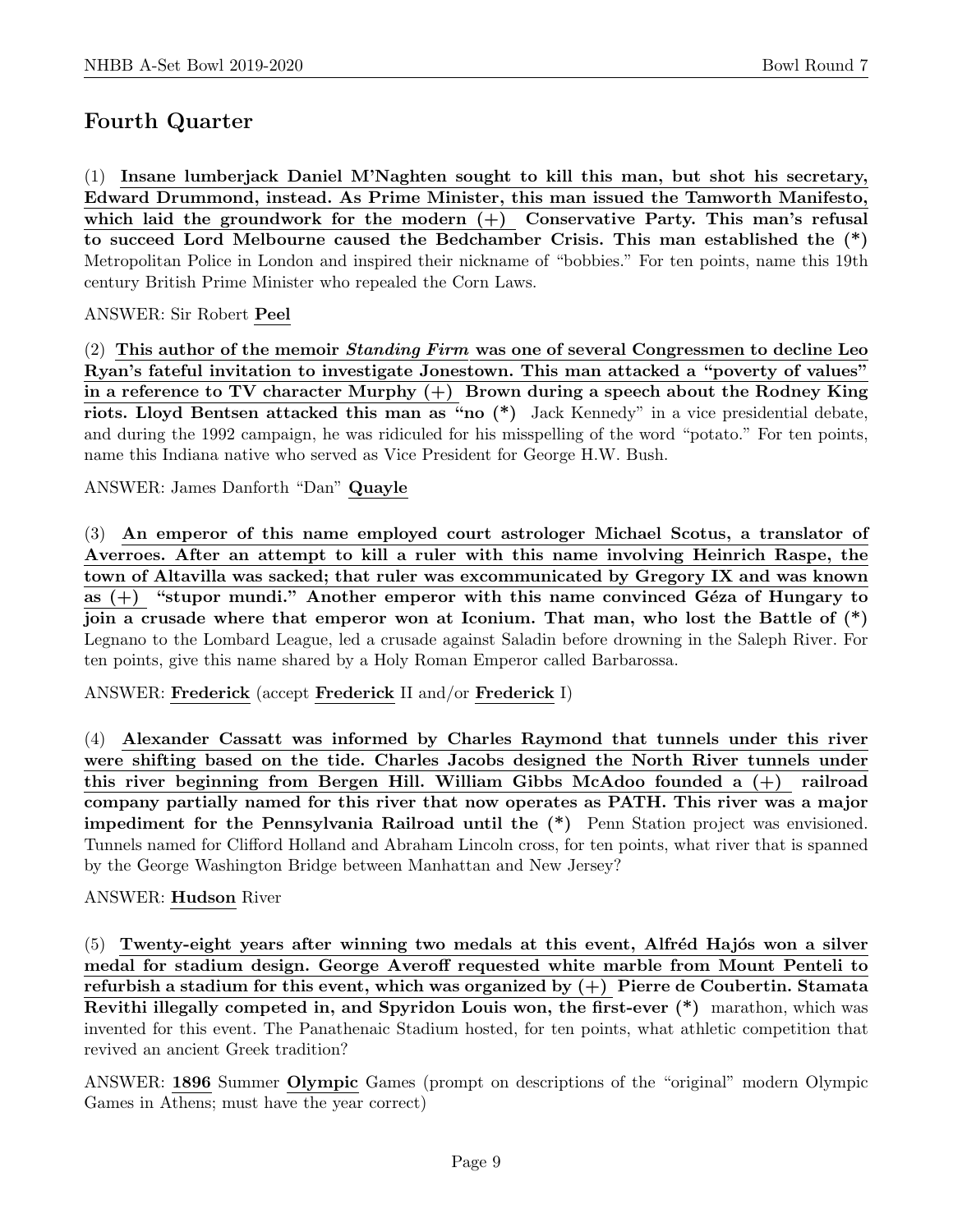(6) Before funding this technology, Hugh Dowding demanded evidence and was impressed by the Daventry Experiment. America's knowledge of this technology improved after Henry Tizard's British delegation delivered a better  $(+)$  cavity magnetron. To hide the existence of this technology, a British propaganda campaign claimed that foods rich in Vitamin A, like (\*) carrots, improved night vision. The Chain Home stations used this technology to provide advance warning of Luftwaffe attacks. For ten points, name this detection technology that bounces radio waves off of incoming aircraft.

ANSWER: radar (accept radio detection and ranging)

 $(7)$  A plan to develop a city in this colony relied on a neighboring colony's *Grand Model* and used town wards consisting of four tything and four trust blocks. Benjamin Ingham and the Wesley brothers landed in this colony, where  $(+)$  Tomochichi of the Yamacraw and Mary Musgrove helped mediate peace. This colony's namesake experiment banned (\*) slavery, though a victory by this colony's forces at Bloody Marsh eventually led to the introduction of slavery. For ten points, name this southern colony, founded as a debtor's haven by James Oglethorpe, whose capital was Savannah.

### ANSWER: Georgia

(8) This region's namesake empire dissolved during the Era of Fragmentation after the assassination of Langdarma by a Buddhist hermit from Lhalung. This region was ruled by the three Dharma Kings, including Ralpacan and (+) Trisong Detsen. This region's first emperor was Songtsen Gampo, who built this region's Jokhang Monastery. India's (\*) Dharamsala has been the home of refugees from this region since a 1959 revolt. For ten points, name this contested region of southwest China, the homeland of the Dalai Lama.

ANSWER: Tibet (accept Tibetan Plateau; do not accept or prompt on other answers, including China)